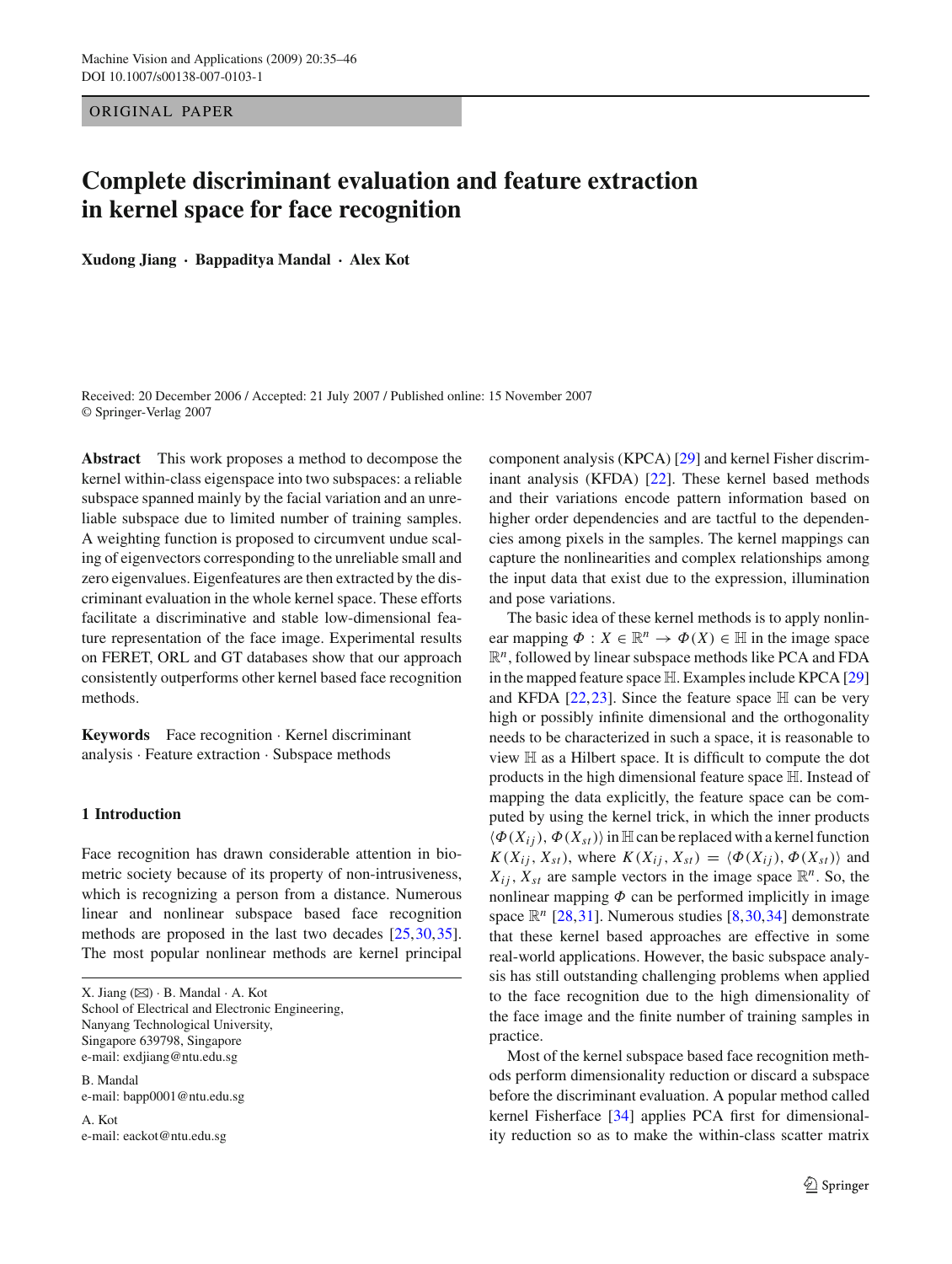nonsingular before the application of LDA. However, applying PCA for dimensionality reduction may lose important discriminative information [\[3](#page-9-1)[,4](#page-9-2),[12](#page-10-9),[32\]](#page-10-10). The null space approach, NKDA [\[17](#page-10-11)] eliminates the principal subspace and extracts eigenfeatures only from the eigenvectors corresponding to the zero eigenvalues. Therefore, NKDA assumes that the null space contains the most discriminative information which is contradictory to KFDA.

Kernel Direct-LDA (KDDA) method [\[18\]](#page-10-12) first removes the null space of the between-class scatter matrix and then extracts the eigenvectors corresponding to the smallest eigenvalues of the within-class scatter matrix. It is an open question of how to scale the extracted features as the smallest eigenvalues are very sensitive to noise. A common problem of KFDA, NKDA and KDDA approaches is that they all lose some discriminative information, either in the principal or in the null space because they perform the discriminant evaluation in a subspace.

In fact, the discriminative information resides in both subspaces. Recently, Yang et al. [\[33](#page-10-13)] proposed a complete kernel Fisher discriminant framework (CKFD), where features extracted from the two complementary subspaces are combined by a summed distance measures in the recognition phase [\[33](#page-10-13)]. Dual-space based LDA approach is proposed in [\[32\]](#page-10-10), where features are scaled in the complementary subspace by an average eigenvalue of the within-class scatter matrix over this subspace. As eigenvalues in this subspace are not well estimated, their average may not be a good scaling factor relative to those in the principal subspace. Open questions of these approaches are how to divide the space into the principal and the complementary subspaces and how to apportion a given number of features to the two subspaces. Furthermore, as the discriminative information resides in the both subspaces, it is inefficient and only suboptimal to extract features separately from the two subspaces.

In this paper, we propose a method which utilizes the ratios of the successive eigenvalues of the eigenspectrum (shown in Fig. [1\)](#page-1-0) to decompose the kernel within-class eigenspace into two subspaces: a reliable subspace spanned mainly by the facial variation and an unreliable subspace due to limited number of training samples. A weighting function (shown in Fig. [2\)](#page-1-1) is proposed which circumvents undue scaling of projection vectors corresponding to the unreliable small and zero eigenvalues. Finally, features are extracted based on the discriminant evaluation in the whole kernel eigenspace. In the next section, we first study the behavior of the unreliable small eigenvalues of within-class variation matrix, then propose a methodology to decompose the eigenspace into principal and unreliable subspaces. Eigenfeature scaling and extraction are presented in Sect. [3.](#page-3-0) Experimental results and discussions are presented in Sect. [4](#page-5-0) before drawing conclusions in Sect. [5.](#page-9-3)



Fig. 1 Eigenratiospectrum [\(13\)](#page-3-1) from a typical real kernel eigenspectrum of **S**<sup>w</sup> Φ

<span id="page-1-0"></span>

<span id="page-1-1"></span>**Fig. 2** Weighting functions of [\(12\)](#page-2-0) and [\(16\)](#page-4-0) in the principal- and unreliable-subspaces based on a typical real kernel eigenspectrum

## **2 Kernel feature scaling and subspace decomposition**

#### 2.1 Overview of kernel discriminant analysis

For a nonlinear mapping  $\Phi$ , the image data space  $\mathbb{R}^n$  can be mapped into the feature space H

$$
\Phi: X \in \mathbb{R}^n \to \Phi(X) \in \mathbb{H}.\tag{1}
$$

Consequently, a pattern in the original image space  $\mathbb{R}^n$  is mapped into a potentially much higher dimensional feature vector in the feature space H. Given a set of properly aligned and normalized *h*-by-w face images, we can form a training set of column vectors  $\{X_{ij}\}\$ , where  $X_{ij} \in \mathbb{R}^{n}$  is called image vector, by lexicographic ordering the pixel elements of image *j* of person *i*. Let the training set contain *p* persons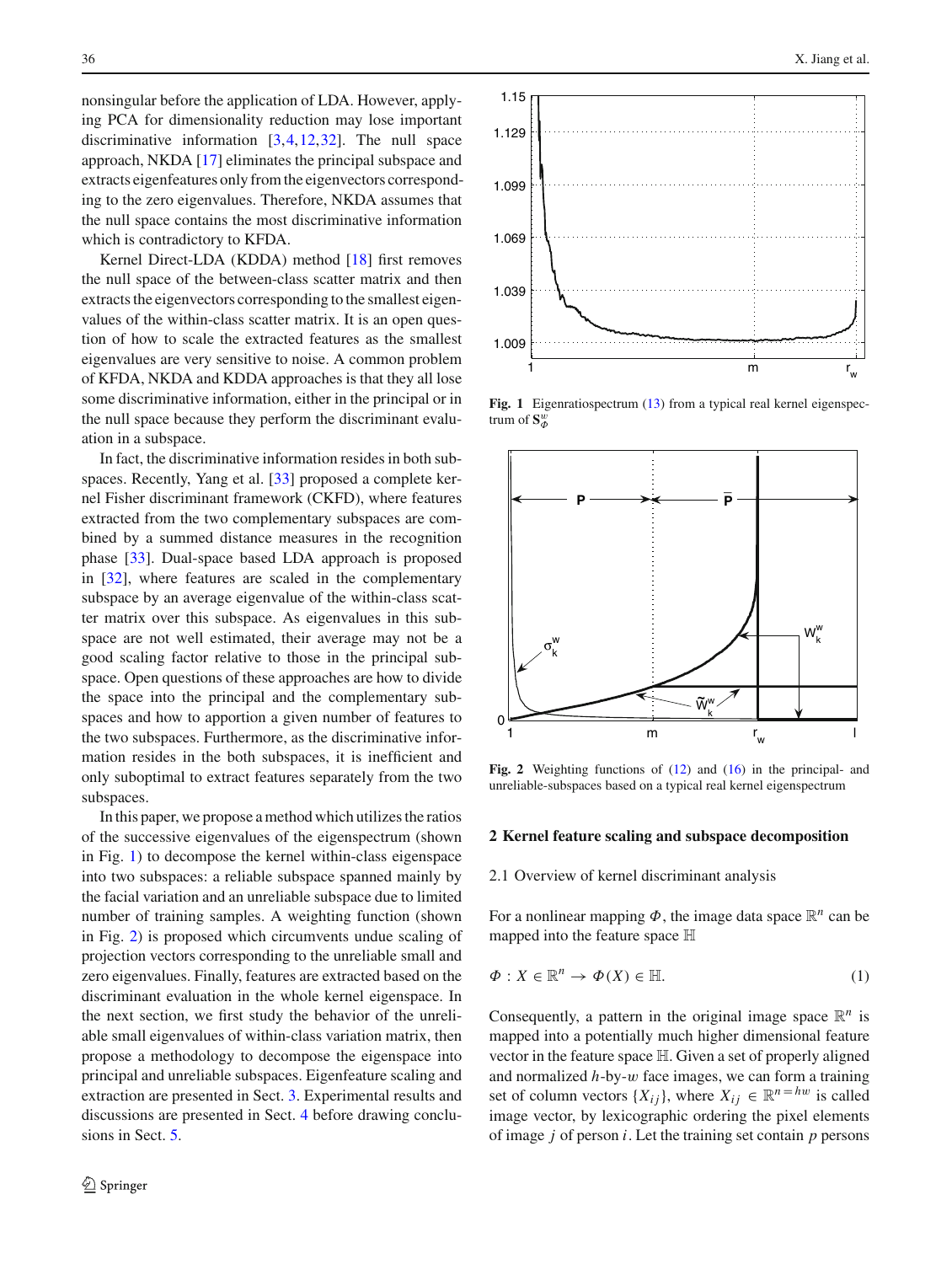and *qi* sample images for person *i*. The number of total training sample is  $l = \sum_{i=1}^{p} q_i$ . The within-class scatter matrix is defined by

$$
\mathbf{S}^{w} = \frac{1}{p} \sum_{i=1}^{p} \frac{1}{q_i} \sum_{j=1}^{q_i} (\Phi(X_{ij}) - \overline{\Phi(X_i)})(\Phi(X_{ij}) - \overline{\Phi(X_i)})^{T},
$$
\n(2)

where  $\overline{\Phi(X_i)} = \frac{1}{q_i} \sum_{j=1}^{q_i} \Phi(X_{ij})$ . The between-class scatter matrix  $S^b$  is defined by

$$
\mathbf{S}^{b} = \frac{1}{p} \sum_{i=1}^{p} (\overline{\Phi(X_i)} - \overline{\Phi(X)}) (\overline{\Phi(X_i)} - \overline{\Phi(X)})^T, \tag{3}
$$

where  $\overline{\Phi(X)} = \frac{1}{p} \sum_{i=1}^{p} \overline{\Phi(X_i)}$ , assuming all classes have equal prior probability.

<span id="page-2-1"></span>The well known Fisher objective function [\[7\]](#page-9-4) can be written in the mapped space  $H$  as

$$
J(\mathbf{\Omega}) = \arg \max_{\Omega} \frac{|\mathbf{\Omega}^T \mathbf{S}^b \mathbf{\Omega}|}{|\mathbf{\Omega}^T \mathbf{S}^w \mathbf{\Omega}|}.
$$
 (4)

<span id="page-2-2"></span>Because any solution  $\Omega \in \mathbb{H}$  must lie in the span of all the samples in H, there exist coefficients  $\psi_{ij}$ , such that

$$
\Omega = \sum_{i=1}^{p} \sum_{j=1}^{q_i} \psi_{ij} \Phi(X_{ij}).
$$
\n(5)

Combining  $(4)$  and  $(5)$ , we have [\[14](#page-10-14)]

$$
\Omega^T S^w \Omega = \Psi^T S^w_{\Phi} \Psi,
$$
  
\n
$$
\Omega^T S^b \Omega = \Psi^T S^b_{\Phi} \Psi,
$$
\n(6)

where  $\Psi = {\psi_{ij}}$  and

<span id="page-2-5"></span>
$$
\begin{cases}\n\mathbf{S}_{\phi}^{w} = \frac{1}{p} \sum_{i=1}^{p} \frac{1}{q_i} \sum_{j=1}^{q_i} (\zeta_{ij} - \mu_i)(\zeta_{ij} - \mu_i)^T, \\
\zeta_{ij} = (K(X_{11}, X_{ij}), K(X_{12}, X_{ij}), \dots, K(X_{pq_p}, X_{ij}))^T,\n\end{cases} \tag{8}
$$

$$
\begin{cases} \mu_i = \frac{1}{q_i} \sum_{j=1}^{q_i} \zeta_{ij}, \\ \mathbf{S}_{\phi}^b = \frac{1}{p(p-1)} \sum_{i=1}^p \sum_{j=1}^p (\mu_i - \mu_j) (\mu_i - \mu_j)^T. \end{cases} \tag{9}
$$

So the solution of function [\(4\)](#page-2-1) can be obtained by maximizing

$$
J(\Psi) = \arg \max_{\Psi} \frac{|\Psi^T \mathbf{S}_{\Phi}^b \Psi|}{|\Psi^T \mathbf{S}_{\Phi}^w \Psi|}
$$
(10)

and the problem of kernel discriminant analysis is converted into finding the leading eigenvectors of  $S_{\phi}^{w-1}S_{\phi}^{b}$  [\[5](#page-9-5)]. However, in practice, the inversion of  $S^w_{\phi}$  is impossible as it is often singular due to the limited number of training samples.

Let  $S_{\Phi}^{g}$ ,  $g \in \{w, b\}$  represent one of the above scatter matrices. If we regard the elements of the kernel vector or <span id="page-2-3"></span>the class mean vector as features, these preliminary features will be de-correlated by solving the eigenvalue problem

$$
\Lambda^g = \Psi^{g}{}^T \mathbf{S}^g_{\phi} \Psi^g,\tag{11}
$$

where  $\Psi^g = [\psi_1^g, \dots, \psi_l^g]$  is the eigenvector matrix of  $S^g_{\phi}$ , and  $\Lambda$ <sup>g</sup> is the diagonal matrix of eigenvalues  $\lambda_1^g$ , ...,  $\lambda_i^g$  corresponding to the eigenvectors. We assume that the eigenvalues are sorted in descending order  $\lambda_1^g \geq, \cdots, \geq \lambda_l^g$ . The plot of eigenvalues  $\lambda_k^g$  against the index *k* is called eigenspectrum of the training data in the nonlinear plane. It plays a critical role in the subspace methods as the eigenvalues are used to scale and extract features.

## 2.2 Problems in feature scaling and extraction of KFDA

If we compute all the eigenvalues diag( $\Lambda^w$ ) =  $[\lambda_1^w, \dots, \lambda_l^w]$ and eigenvectors  $\Psi^w = [\psi_1^w, \dots, \psi_l^w]$  of the *l*-by-*l* dimensional matrix  $S^w_{\phi}$  using [\(11\)](#page-2-3), the projection matrix  $\bar{\Psi}^w$  =  $[\psi_1^w / \sigma_1^w, \ldots, \psi_l^w / \sigma_l^w]$  is so called whitened eigenvector matrix of  $S^w_{\phi}$  with  $||\psi^w_k|| = 1$  and  $\sigma^w_k = \sqrt{\lambda^w_k}$ . This implies that if any one of the eigenvalues in  $(11)$  of these matrices is zero then the corresponding eigenvector [\(10\)](#page-2-4) gets an infinite weighting factor. Since the scatter matrices [\(8\)](#page-2-5) and  $(9)$  are singular [\[7](#page-9-4),[18,](#page-10-12)[19\]](#page-10-15), in practice, most of the subspace based algorithms circumvent this problem by ignoring the eigenvectors corresponding to zero eigenvalues. However, as pointed out earlier that the null space of  $S^w_\phi$  contains indispensable discriminative information essential for improving recognition accuracy.

The above argument can be viewed as an *l*-dimensional pattern vector  $\zeta_{ij}$  is first represented by an *l*-dimensional eigenfeature vector  $Y_{ij} = \Psi^{wT} \zeta_{ij}$ , and then multiplied by a weighting function

<span id="page-2-0"></span>
$$
w_k^w = \begin{cases} 1/\sqrt{\lambda_k^w}, & k \le r_w \\ 0, & r_w < k \le l \end{cases},
$$
 (12)

<span id="page-2-4"></span>as shown in Fig. [2,](#page-1-1) where  $r_w$  is the rank of  $S^w_{\phi}$ . It is appar-ent from [\(12\)](#page-2-0) that the eigenvectors  $\{\psi_k^w\}_{k=r_w+1}^l$  or the null space of  $S^w_\phi$  are weighted by zero and thus the corresponding eigenvectors fail to contribute to the whole space discriminant evaluation, which is done in the later portion of the algorithm. This is unreasonable because features in the null space have zero within-class variances based on the training data and hence should be more heavily weighted. It seems anomalous that the weighting function increases with the decrease of the eigenvalues and then suddenly has a big drop from the maximum value to zero as shown in Fig. [2.](#page-1-1) Furthermore, weights determined by the inverse of  $\sigma_k^w$  is, though optimal in terms of the ML estimation, dangerous when  $\sigma_k^w$ is small  $(m < k \leq r_w)$ . The small and zero eigenvalues are training-set-specific and very sensitive to different training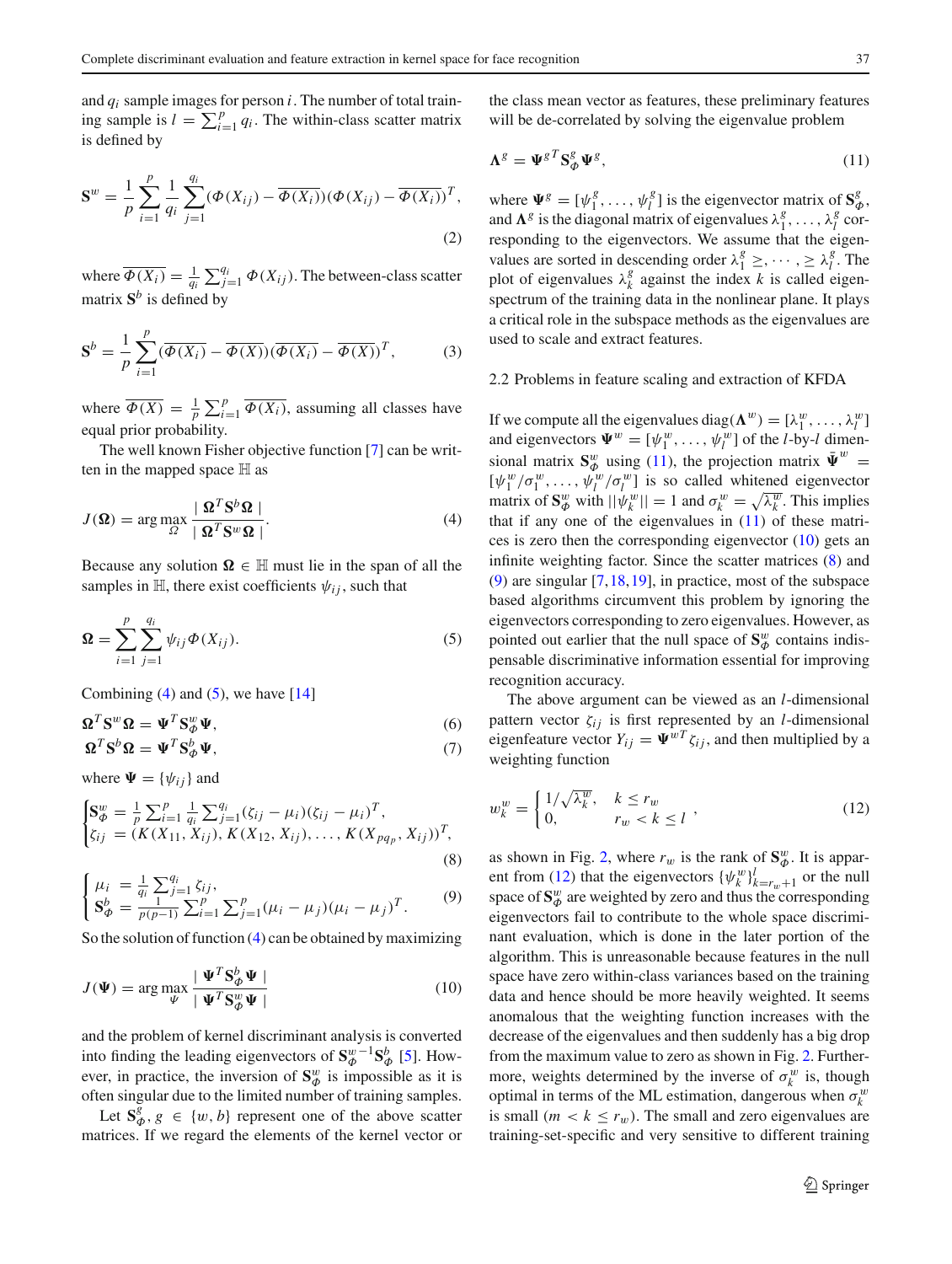sets [\[9\]](#page-9-6). Adding new samples to the training set or using different training set may easily change some zero eigenvalues to nonzero and make some very small eigenvalues several times larger. Therefore, these eigenvalues of the within-class scatter matrix are unreliable.

#### 2.3 Eigenratiospectrum and subspace decomposition

In order to alleviate the above problem we first work on the eigenspectrum of the within-class variation matrix. It is not difficult to estimate the rank of  $S_{\phi}^{w}$ , which is  $r_{w} \leq (l - p)$ . The eigenvalues whose indices are close to  $r_w(m < k \leq r_w)$ are very small or close to zero, their inverses give undue overemphasis to the eigenvectors corresponding to this region (or indices) as shown in Fig. [2.](#page-1-1)

Jiang et al. [\[10\]](#page-9-7) regularize eigenvalues in the linear space by modelling the eigenspectrum using a 1/ *f* function to fit the most reliable portion of the eigenspectrum. The less reliable portion of the eigenspectrum is then replaced by the model. Consistent improvement of the face recognition performance is reported in [\[10](#page-9-7)]. However, in the kernel space, the model of  $1/f$  function cannot fit the kernel eigenspectrum well due to the nonlinear transform of face images. A very clear fact in our experiments is that the eigenspectrum in the kernel space decays much faster than that in the linear space. Thus, in this work, we shall employ different approach to find the unreliable eigenvalues in the kernel space and replace them by a constant instead of the  $1/f$  function.

To differentiate the unreliable eigenvalues from the larger ones we employ the ratios of the successive eigenvalues of the eigenspectrum to decompose the whole eigen-space into two subspaces: a principal or reliable subspace spanned mainly by the facial variation,  $\mathbf{P} = {\psi_k^w}_{k=1}^m$  and an unreliable or noise dominating subspace due to limited number of training samples,  $\bar{\mathbf{P}} = {\psi_k^w}_{k=m+1}^l$ . For a clearer illustration, we first define the eigenratios as  $\Gamma_{\phi}^{w} = {\gamma_1^{w}, \dots, \gamma_{r_w-1}^{w}}$ , such that

$$
\gamma_k^w = \frac{\lambda_k^w}{\lambda_{k+1}^w}, \quad 1 \le k < r_w. \tag{13}
$$

The plot of eigenratios  $\gamma_k^w$  of a typical real eigenspectrum against the index *k* is called kernel eigenratiospectrum of the training data as shown in Fig. [1.](#page-1-0)

For a robust training, the database size should be significantly larger than the (face or reliable) dimensionality *m*. We examined several different face databases, the eigenratio plots shown in Fig. [1](#page-1-0) is a general behavioral pattern that all the eigenratios of different databases portray. It is apparent from the graph that the eigenratios first decreases very rapidly, then stabilizes and finally increases. The increase of the eigenratios should not be the behavior of the true variances but occurs due to the limited number of training samples. The corresponding eigenvalues are therefore unreliable.

Thus, one robust way of finding such a point would be finding the minimum of the eigenratios. The start point of the unreliable region  $m + 1$  is estimated by

<span id="page-3-2"></span>
$$
\gamma_{m+1}^w = \min\{\forall \gamma_k^w, \quad 1 \le k < r_w\}. \tag{14}
$$

A typical such *m* value of a real kernel eigenspectrum is shown in Fig. [1.](#page-1-0)

The main purpose of finding the value of *m* using the eigenratios is to distinguish the reliable eigenvalues from the unreliable ones, which facilitates the decomposition of the entire eigenspace into reliable  $P$  and unreliable  $P$  subspaces. Eigenvalues in the unreliable subspace  $\bar{P}$ , spanned by  ${\psi_k^w}_{k=m+1}^l$ , will be regularized to facilitate the discriminant evaluation and feature extraction from the whole space of **S**<sup>w</sup> Φ matrix (as described in the next section).

### <span id="page-3-0"></span>**3 Scaling of kernel eigenvectors and feature extraction**

#### 3.1 Scaling of kernel eigenvectors

As pointed out in [\[6](#page-9-8)], the largest sample-based eigenvalues are biased high and the smallest ones are biased low due to the finite number of training samples. The eigenspectrum in the principal/reliable subspace is dominated by the face structural component, hence, we keep the eigenvalues in the principal subspace unchanged. In the unreliable subspace  $\overline{P}$ , however, the limited number of training samples results in faster decay of the eigenvalues than the true variances. Therefore, the decay of the eigenvalues should be slowed down to compensate the effect of the finite number of training samples.

<span id="page-3-1"></span>From Fig. [2](#page-1-1) it is evident that when the inverses of the eigenvalues  $\{\lambda_k^w\}_{k=m+1}^l$  are used for feature weighting [\(12\)](#page-2-0), the corresponding eigenvectors get undue over-scaling in this range. We should not trust the eigenvalues,  $\lambda_k$ ,  $k > m$  as they are greatly effected by the finite number of training samples. Moghaddam et al. [\[24\]](#page-10-16) replaces the small and zero eigenvalues by the average eigenvalue over the unreliable subspace and Wang et al. [\[32](#page-10-10)] adopted it in the dual-space approach. However, this may introduce additional overfitting problem in dimensions of the unreliable subspace whose eigenvalues are larger than the average. (There must be some eigenvalues in the unreliable subspace larger than the average being replaced by the smaller average eigenvalue). As eigenvalues in this subspace are biased smaller, their average may not be a good scaling factor relative to those in the principal subspace. Therefore, we propose to replace the unreliable eigenvalues  $\{\lambda_k^w\}_{k=m+1}^l$  by the upper bound eigenvalue of the unreliable subspace, i.e.,

<span id="page-3-3"></span>
$$
\lambda_{\text{const}}^w = \max\{\forall \lambda_k^w, \quad k \ge m\}. \tag{15}
$$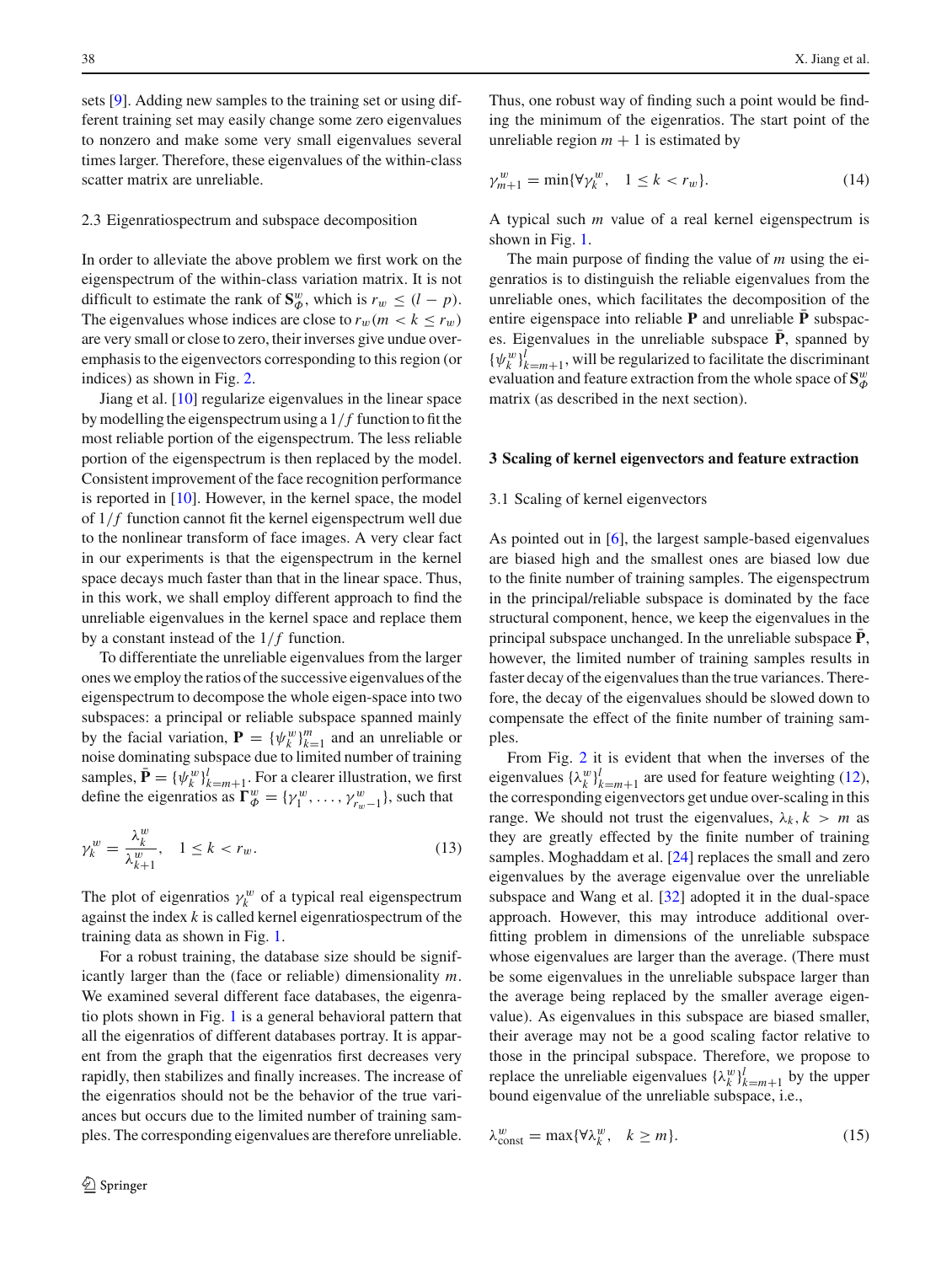Thus, the final weighting function can be written as

$$
\tilde{w}_k^w = \begin{cases}\n1/\sqrt{\lambda_k^w}, & k \le m \\
1/\sqrt{\lambda_{\text{const}}^w}, & m < k \le l\n\end{cases} .
$$
\n(16)

Figure [2](#page-1-1) shows the proposed feature weighting function  $\tilde{w}_k^w$  calculated by [\(13\)](#page-3-1), [\(14\)](#page-3-2), [\(15\)](#page-3-3) and [\(16\)](#page-4-0) comparing with that  $w_k^w$  of [\(12\)](#page-2-0). The new weighting function  $\tilde{w}_k^w$  is identical to  $w_k^w$  in the principal space and remains constant in the unreliable and null subspaces. Note that, different from those in [\[24,](#page-10-16)[32\]](#page-10-10), no eigenvalue in the unreliable space becomes smaller in our approach.

<span id="page-4-1"></span>Using this weighting function and the eigenvectors  $\psi_k^w$ , training pattern data are transformed to

$$
\tilde{Y}_{ij} = \tilde{\Psi}_l^{w^T} \zeta_{ij},\tag{17}
$$

<span id="page-4-3"></span>where

$$
\tilde{\Psi}_l^w = [\tilde{w}_k^w \psi_k^w]_{k=1}^l = [\tilde{w}_1^w \psi_1^w, \dots, \tilde{w}_l^w \psi_l^w].
$$
\n(18)

There is no dimension reduction in this transformation as  $\tilde{Y}_{ij}$ and  $\zeta_{ij}$  have the same dimensionality *l*.

Problems of dimensionality reduction of KFDA were also discussed in [\[5](#page-9-5)], where a kernel machine-based regularized Fisher discriminant (K1PRFD) algorithm was proposed. This approach regularizes the within-class scatter matrix by adding a constant to all eigenvalues. As pointed out in  $[6]$  $[6]$ , the bias of eigenvalues is most pronounced when the eigenvalues tend toward equality, and it is much less severe when their values are highly disparate. For the application of face recognition, it is well-known that the eigenspectrum first decays very rapidly and then stabilizes. Hence, adding a constant to the eigenspectrum may bias back the rapidly changing eigenvalues in principal space too much that introduces additional error source, and bias back the flat eigenvalues in null space too little at the same time [\[6\]](#page-9-8).

## 3.2 Kernel eigenfeature extraction

<span id="page-4-2"></span>After the feature scaling, a new between-class scatter matrix is formed by vectors  $\tilde{Y}_{ij}$  of the training data as

$$
\tilde{\mathbf{S}}_{\boldsymbol{\phi}}^{b} = \frac{1}{p} \sum_{i=1}^{p} (\overline{\tilde{Y}}_i - \overline{Y})(\overline{\tilde{Y}}_i - \overline{Y})^T, \qquad (19)
$$

where  $\overline{\tilde{Y}}_i = \frac{1}{q_i} \sum_{j=1}^{q_i} \tilde{Y}_{ij}$  and  $\overline{Y} = \frac{1}{p} \sum_{i=1}^{p} \frac{1}{q_i} \sum_{j=1}^{q_i} \tilde{Y}_{ij}$ . The weighted features  $\tilde{Y}_{ij}$  will be de-correlated for  $\tilde{\mathbf{S}}_{\phi}^{b}$  by solving the eigenvalue problem as [\(11\)](#page-2-3). Suppose that the eigenvectors in the eigenvector matrix  $\tilde{\Psi}_l^b = [\tilde{\psi}_1^b, \dots, \tilde{\psi}_l^b]$ are sorted in descending order of the corresponding <span id="page-4-4"></span><span id="page-4-0"></span>eigenvalues. The dimensionality reduction is performed here by keeping the eigenvectors with the *d* largest eigenvalues

$$
\tilde{\Psi}_d^b = [\tilde{\psi}_k^b]_{k=1}^d = [\tilde{\psi}_1^b, \dots, \tilde{\psi}_d^b],\tag{20}
$$

where *d* is the number of features usually selected by a specific application. Thus, the proposed feature scaling and extraction matrix  $U_{\phi}$  is given by

<span id="page-4-5"></span>
$$
\mathbf{U}_{\phi} = \tilde{\mathbf{\Psi}}_l^w \tilde{\mathbf{\Psi}}_d^b. \tag{21}
$$

<span id="page-4-6"></span>This transforms a face sample vector  $\zeta_{ij}$  of dimensionality *l* into a feature vector *F* of dimensionality *d*, by

$$
F = \mathbf{U}_{\phi}^T \zeta_{ij}.
$$
 (22)

Note that the dual-space approaches [\[32,](#page-10-10)[33\]](#page-10-13) extract features separately from two subspaces. As the discriminative information resides in the whole space, it is inefficient and only suboptimal to extract the discriminative features separately from two subspaces by two separate discriminant evaluations in two subspaces. Our method decomposes the kernel space into two subspaces only for the regularization of the eigenvalues in the unreliable subspace. We extract the discriminative features from the whole space by searching the most discriminative features in the full space. Thus, our method is based on the global optimization instead of two local optimizations of the dual-space approaches in [\[32](#page-10-10),[33\]](#page-10-13).

#### 3.3 The proposed algorithm

The proposed complete discriminant evaluation and feature extraction in kernel space for face recognition (CDEFE) approach is summarized below: *At the training stage:*

- 
- 1. Given a training set of face image vectors  ${X_{ii}}$  and a kernel function  $K(X_{ij}, X_{st})$ , compute  $\zeta_{ij}$  using [\(8\)](#page-2-5).
- 2. Compute  $S^w_{\phi}$  by [\(8\)](#page-2-5) and solve the eigenvalue problem as [\(11\)](#page-2-3).
- 3. Decompose the kernel eigenspace into principal- and unreliable-spaces by determining the *m* value using [\(13\)](#page-3-1) and [\(14\)](#page-3-2).
- 4. Transform the training pattern samples represented by ζ*i j* into  $\tilde{Y}_{ij}$  by [\(17\)](#page-4-1) with the weighting function [\(16\)](#page-4-0) deter-mined by [\(13\)](#page-3-1), [\(14\)](#page-3-2) and [\(15\)](#page-3-3).
- 5. Compute  $\tilde{\mathbf{S}}_{\phi}^{b}$  by [\(19\)](#page-4-2) with  $\tilde{Y}_{ij}$  and solve the eigenvalue problem as  $(11)$ .
- 6. Obtain the final feature scaling and extraction matrix by  $(18)$ ,  $(20)$  and  $(21)$  with a predefined number of features *d*.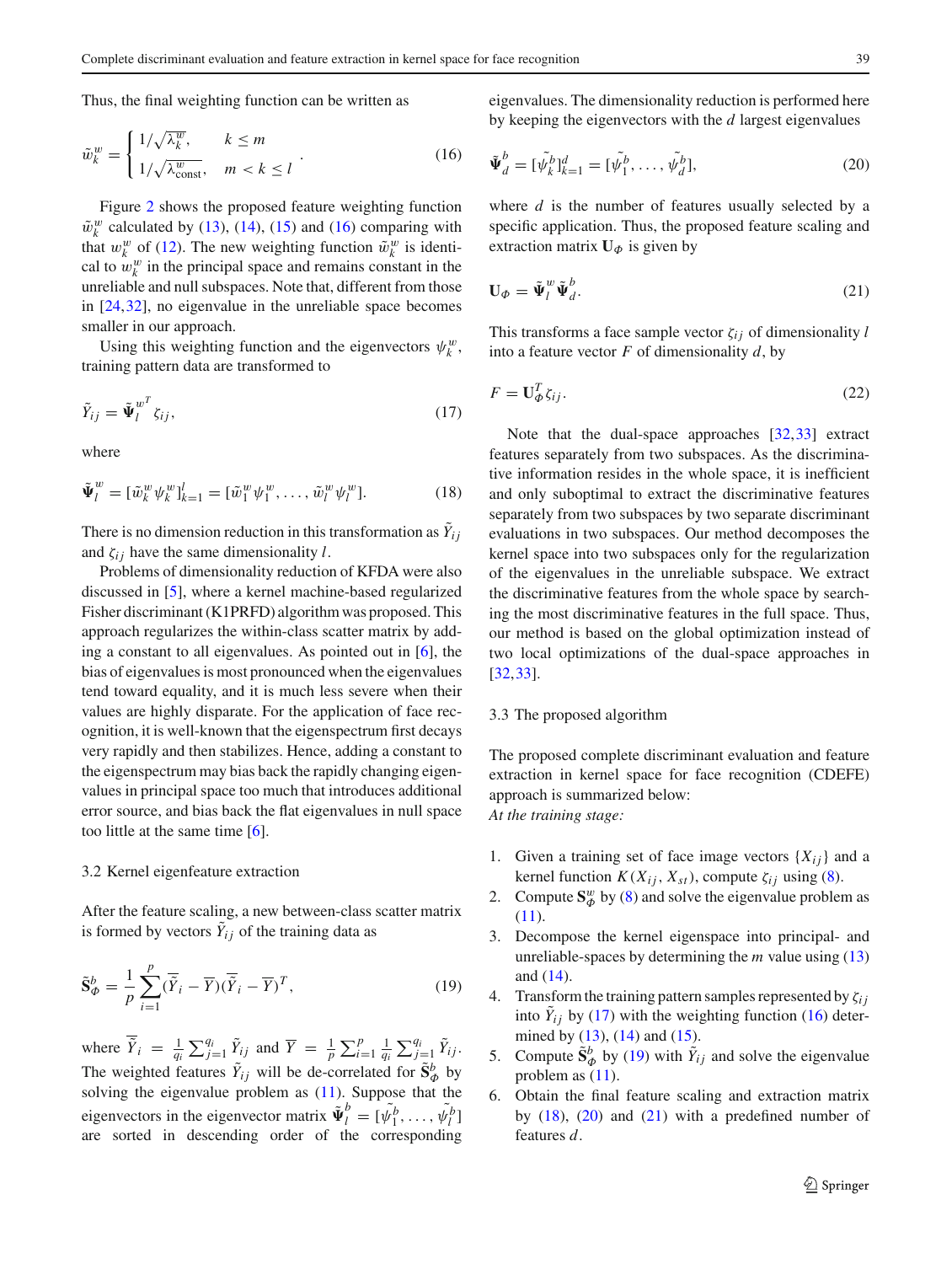*At the recognition stage:*

- 1. Transform each *n*-D face image vector *X* into *l*-D feature pattern vector  $\zeta_{ij}$  using the kernel function *K* and [\(8\)](#page-2-5).
- 2. Transform each *l*-D feature pattern vector ζ*i j* into *d*-D feature vector  $F$  by  $(22)$  using the feature regularization and extraction matrix  $U_{\phi}$  obtained in the training stage.
- 3. Apply a classifier trained on the gallery set to recognize the probe feature vectors. (A simple first nearest neighborhood classifier is applied in the experiments)

#### 3.4 Computational complexity

The difference in the computational complexity among various kernel based approaches largely depends on the training procedure and database structure. In general, the computational complexity of the training procedure of the proposed CDEFE approach is  $O(l^3)$ , where *l* is the number of training samples. This is same as other kernel based subspace methods such as KFDA, KDDA, NKDA, CKFD and K1PRFD. However, some approaches require three eigen-decompositions and some need only two. The eigen-decomposition is the most time consuming part in the training. The proposed CDEFE approach requires only two eigen-decompositions. Different from KFDA, KDDA and NKDA methods, however, CDEFE, CKFD, K1PRFD and the dual space approach [\[32](#page-10-10)] need to compute all eigenvectors of the within-class scatter matrix. In this respect, CDEFE, CKFD, K1PRFD and dual-space approach in general may require additional computation comparing to KFDA, KDDA and NKDA. Note that K1PRFD uses an iterative conjugate gradient method to process the eigenvalues, which is time consuming.

After the processing of the within-class scatter matrix, CKFD and dual-space approach require two eigendecompositions in two complementary subspaces while CDEFE and K1PRFD compute one eigen-decomposition in the whole space. As the number of subjects *p* is at most half of the total number of the training samples *l* (single sample per subject cannot contribute to the within-class scatter matrix), snapshot method [\[7\]](#page-9-4) can be used. Using this method, CDEFE only requires one eigen-decomposition of the between-class scatter matrix of dimensionality  $p \times p$ , which is smaller than that of at least one of the two between-class scatter matrices of CKFD and dual-space approach. In this respect, the proposed CDEFE may require less computation than CKFD and dual-space approach, depending on the database structure.

Our experiments on several face databases (the descriptions of the face databases are given in the experimental section) show that KDDA training is the fastest, followed by NKDA and the proposed CDEFE. K1PRFD takes longer time of training than CDEFE as it uses an iterative conjugate gradient method to process the eigenvalues. KFDA and CKFD require the longest training time because they apply three and four eigen- decompositions, respectively.

The testing/recognition time of KFDA, KDDA, NKDA, K1PRFD and CDEFE are the same for the same number of features because the recognition procedure is computing a distance between the probe image and all the gallery images. Recognition time of CKFD is slightly more than the above five methods because it uses summed normalized distance between the probe and gallery images [\[33](#page-10-13)]. In practical face recognition systems, training is usually an off-line process and recognition is usually an online process. Thus, the recognition time is usually more critical than the training time. Although, the recognition time of the CDEFE approach is same as other approaches for the same number of features, it can be faster than other approaches for the same recognition rate because the proposed CDEFE approach, as we will see in the experiments, achieves a given recognition rate with fewer features than other approaches.

#### <span id="page-5-0"></span>**4 Experiments and discussions**

In all experiments reported in this work, images are aligned and normalized following the CSU Face Identification Evaluation System [\[2](#page-9-9)]. Four databases: ORL, GT and two from FERET are used for testing. Each database is partitioned into training and testing sets. For FERET databases, there is no overlap in subject between the training and testing sets. As ORL and GT databases have only a small number of subjects, both training and testing sets contain all subjects. However, there is no overlap in the sample image between the training and testg sets. In our experiments, polynomial cosine kernel function is chosen,  $K(X_{ij}, X_{st}) = \frac{\tilde{K}(X_{ij}, X_{st})}{\sqrt{\tilde{K}(X_{ij}, X_{ij})\tilde{K}(X_{st}, X_{st})}}$ where  $\overline{K}(X_{ij}, X_{st}) = \langle \Phi(X_{ij}), \Phi(X_{st}) \rangle = (a \langle X_{ij} \rangle)$  $X_{st}$  + *b*)<sup>*c*</sup>, since cosine kernel gave good performances in the experiments of [\[15](#page-10-17)[,17](#page-10-11)] and better performances than the original polynomial kernels [\[11](#page-9-10)[,13](#page-10-18),[15,](#page-10-17)[21\]](#page-10-19). The kernel parameters are set same as that in [\[15](#page-10-17)[–17\]](#page-10-11). The recognition error rate given in this work is the percentage of the incorrect top 1 match on the testing set. The proposed CDEFE method is tested and compared with KFDA [\[22](#page-10-4)], KDDA [\[18](#page-10-12)], NKDA [\[17](#page-10-11)], CKFD [\[33\]](#page-10-13) and K1PRFD [\[5\]](#page-9-5) approaches. The parameters of CKFD are applied that are mentioned in the experiments of [\[33\]](#page-10-13).

## 4.1 Results on FERET database 1

In FERET database, the face image variations include facial expression and other details (like glasses or no glasses), illumination, pose, and aging [\[26](#page-10-20)]. We select 2,388 images comprising of 1,194 subjects (two images per subject) from this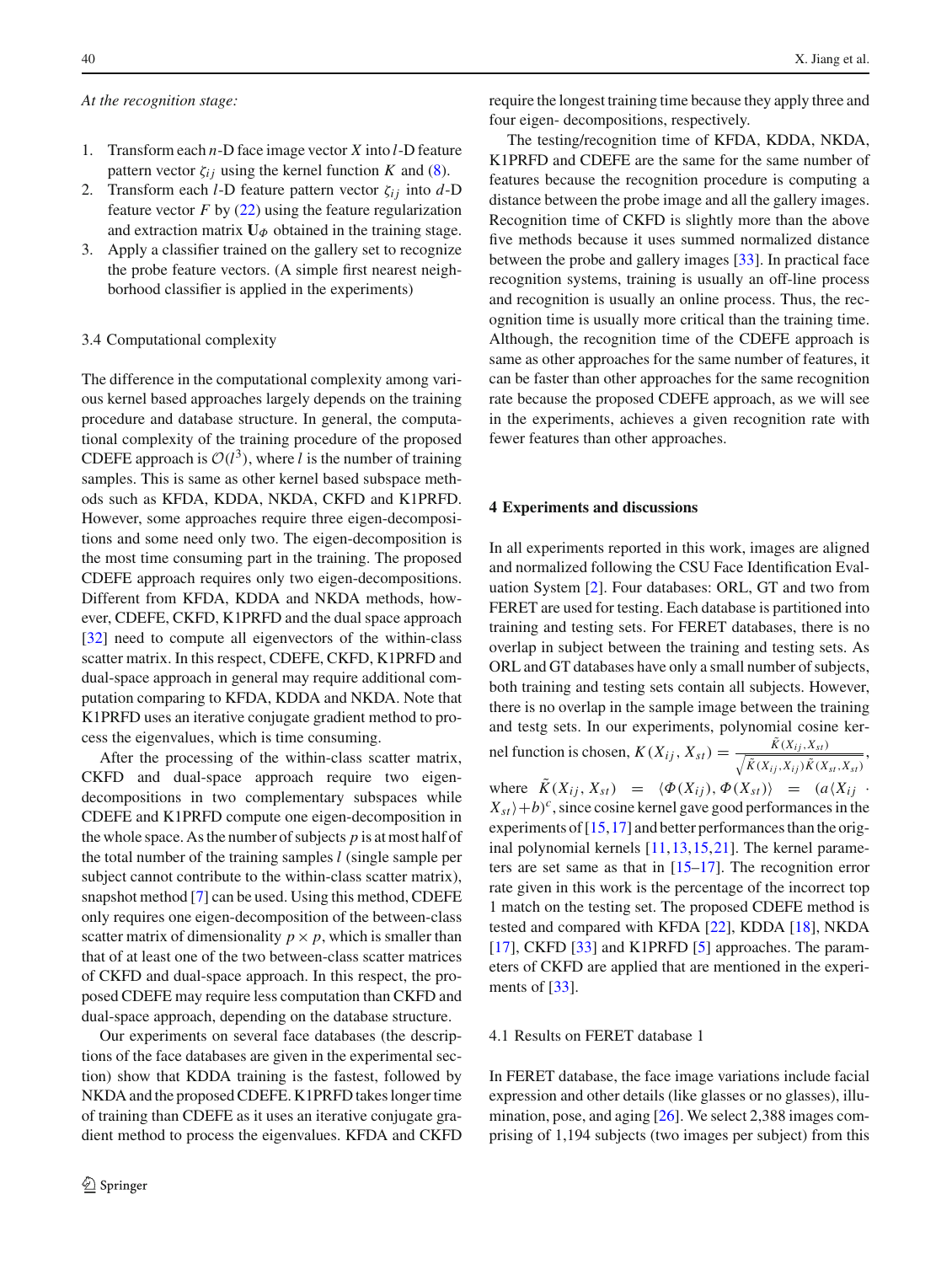<span id="page-6-0"></span>**Fig. 3** Sample images from the FERET database for four subjects with two sample images per subject

database. Some of the sample images are displayed in Fig. [3.](#page-6-0) For this database, images are cropped into the size of  $38 \times 33$ .

Before comparing the proposed CDEFE method with other state-of-the-art kernel based approaches we first test the three contributions of this work: the subspace decomposition point *m*, the eigenspectrum regularization and the discriminant evaluation in the whole kernel space. Five hundred images of 250 subjects are randomly selected for training and the remaining 1,888 images of 944 subjects are used for testing. Figure [4](#page-6-1) shows the recognition error rate on the testing set against the number of features *d* used in the matching. In Fig. [4,](#page-6-1) CDEFE-95% represents a variant of our approach where the subspace decomposition point *m* is determined by keeping 95% eigenvalue energy in the reliable subspace instead of using [\(14\)](#page-3-2); CDEFE-Av represents another variant of our approach by replacing  $\lambda_{\text{const}}^w$  in [\(16\)](#page-4-0) with the average eigenvalue over the unreliable subspace as used in [\[24\]](#page-10-16) and in [\[32\]](#page-10-10); and CDEFE-Dual represents the third variant of our approach where features are extracted separately from the principal and unreliable subspaces as the idea of the dual-space approach in [\[32](#page-10-10)].

Figure [4](#page-6-1) shows that our subspace decomposition point is much better than the empirical setting of keeping 95% eigenvalue energy. It also illustrates the advantage of the upper bound eigenvalue instead of the average eigenvalue for the eigenspectrum regularization. Furthermore, Fig. [4](#page-6-1) clearly demonstrates that the global optimization in the whole space outperforms the two local optimization processes in two subspaces. In fact, the recent proposed CKFD approach [\[33\]](#page-10-13) also extracts features separately from two subspaces, whose recognition performance is shown in all of the following experiments.

Figure [5](#page-6-2) compares the proposed CDEFE method with other state-of-the-art kernel based approaches. Both KFDA and KDDA perform badly because they extract features only from the principal subspace. K1PRFD achieves slightly higher accuracy than NKDA and CKFD as it extracts features from the whole space. Our proposed CDEFE approach consistently outperforms all other approaches for all number of features and the accuracy gain is significant for smaller number of features.

Since this database is larger than others, we conduct a second experiment with larger number of training samples where 497 subjects are randomly selected for training and



**Fig. 4** Recognition error rate against the number of features used in the matching on the FERET database of 500 training images (250 subjects) and 1,888 testing images (944 subjects)

<span id="page-6-1"></span>

<span id="page-6-2"></span>**Fig. 5** Recognition error rate against the number of features used in the matching on the FERET database of 500 training images (250 subjects) and 1,888 testing images (944 subjects)

the remaining images of 697 subjects are used for testing. Figure [6](#page-7-0) shows the results. CKFD that uses information from both the subspaces performs better than KFDA, KDDA, NKDA and K1PRFD approaches. Although K1PRFD uses the whole space, it does not outperform CKFD. Possible reasons for this are, as stated previously, that adding a constant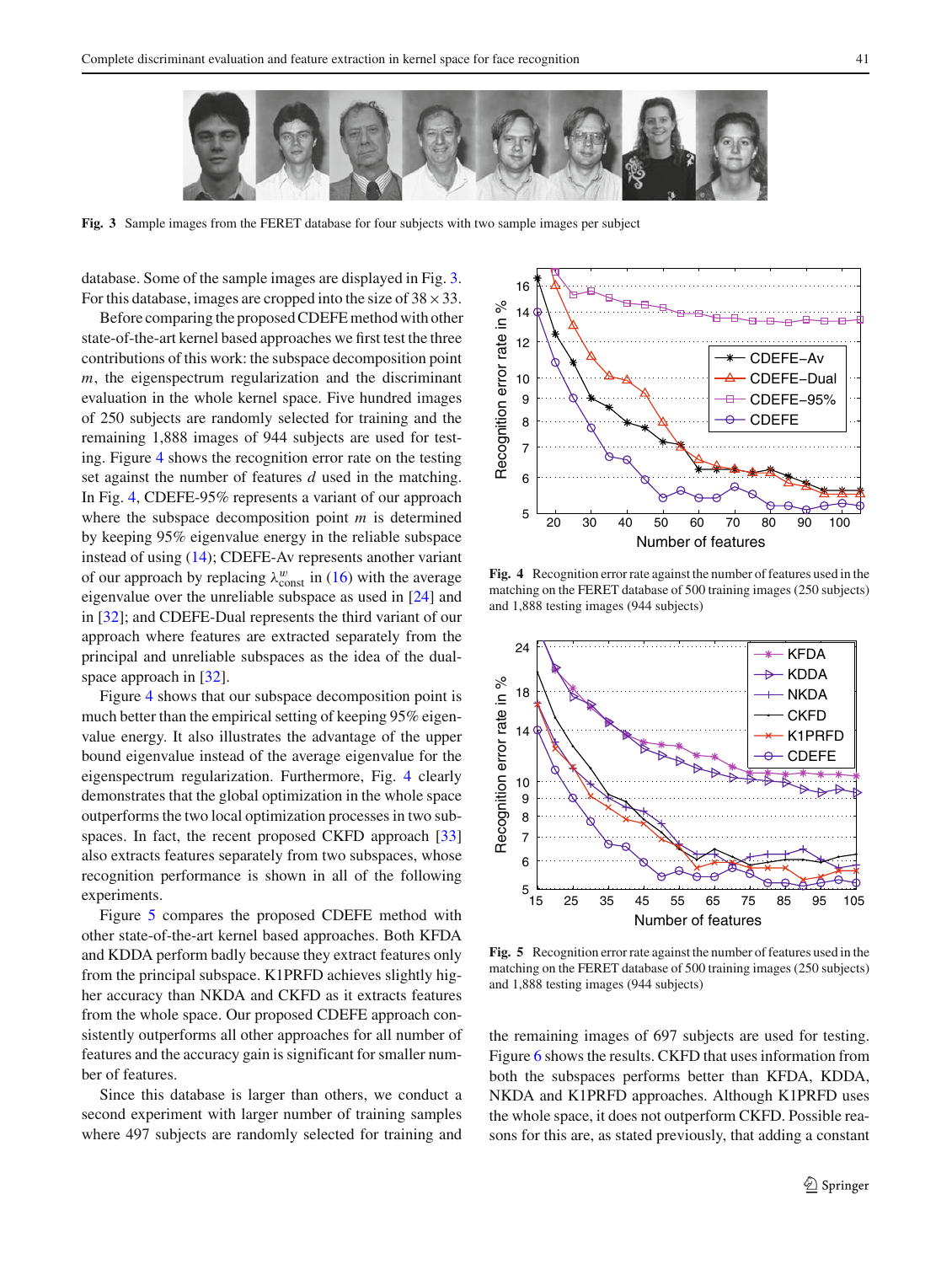

<span id="page-7-0"></span>**Fig. 6** Recognition error rate against the number of features used in the matching on the FERET database of 994 training images (497 subjects) and 1,394 testing images (697 subjects)

to the eigenspectrum may bias back the rapidly changing eigenvalues too much that introduces additional error source, and bias back the flat eigenvalues too little at the same time. The proposed CDEFE approach again consistently outperforms other approaches.

## 4.2 Results on FERET database 2

This database is constructed by choosing 256 subjects with at least four images per subject. We use the same number of images (four) per subject for all subjects. Five hundred and twelve images of the first 128 subjects are used for training and the remaining 512 images serve as testing images. The size of the normalized image is  $150 \times 130$ , same as that in [\[20\]](#page-10-21). The *i*th images of all testing subjects are chosen to form gallery set and the remaining three images per subject serve as the probe images to be identified from the gallery set. Therefore, for each run there is only one image per subject in the gallery data set and three images per subject in the testing data set. Figure [7](#page-7-1) shows the average recognition error rates over the four probe sets, each of which has a distinct gallery set  $(i = 1, 2, 3, 4)$ .

Comparing to Fig. [6,](#page-7-0) the recognition error rates of all methods in Fig. [7](#page-7-1) increase due to larger variation of the testing images. Unlike the previous two experiments, KDDA performs much better than KFDA because of the availability of more number of samples per subject during training. K1PRFD which uses the full kernel eigenspace performs better than CKFD, KDDA and KFDA methods. However, K1PRFD does not outperform NKDA consistently. Similar to the first two experiments, the proposed CDEFE approach achieves consistently lowest recognition error rate for all number of features in Fig. [7.](#page-7-1)



<span id="page-7-1"></span>**Fig. 7** Average recognition error rate against the number of features used in the matching on the FERET database of 512 training images (128 subjects) and 512 testing images (128 subjects)

## 4.3 Results on ORL database

In the experiments on ORL database [\[27](#page-10-22)], images are cropped into the size of  $57 \times 50$ . The ORL database contains 400 images of 40 subjects (ten images per subject). Some images were captured at different times and have different variations including expression (open or closed eyes, smiling or nonsmiling) and facial details (glasses or no glasses). The images were taken with a tolerance for some tilting and rotation of the faces up to 20◦. Some of the samples images are displayed in Fig. [8.](#page-8-0)

In the first experiment, we test various approaches using the first five samples per subject (200 images) for training and the remaining five samples per subject (200 images) for testing. Figure [9](#page-8-1) shows the recognition error rate on the testing set against the number of features. Similar to the previous experiments, our method consistently outperforms others.

To obtain more reliable results on ORL database, we conduct another experiment with leave-one-out training and testing strategy. In each of the 400 runs of the training and testing, one sample is picked out for testing and the remaining 399 samples are included in the training set. The testing results are numerically recorded in Table [1.](#page-8-2) KDDA outperforms both KFDA and NKDA but not consistently. Similar to the results of FERET database 2, KDDA performs better when more number of samples per subject are present in the training database. CKFD, which uses a summed normalized distance measures from the two subspaces outperforms KDDA and K1PRFD. However, CDEFE which evaluates the discriminative information in the whole eigenspace consistently outperforms CKFD, K1PRFD and all others. It shows that, for this training task, the complementary subspace is still useful but not well handled by the CKFD and K1PRFD approaches.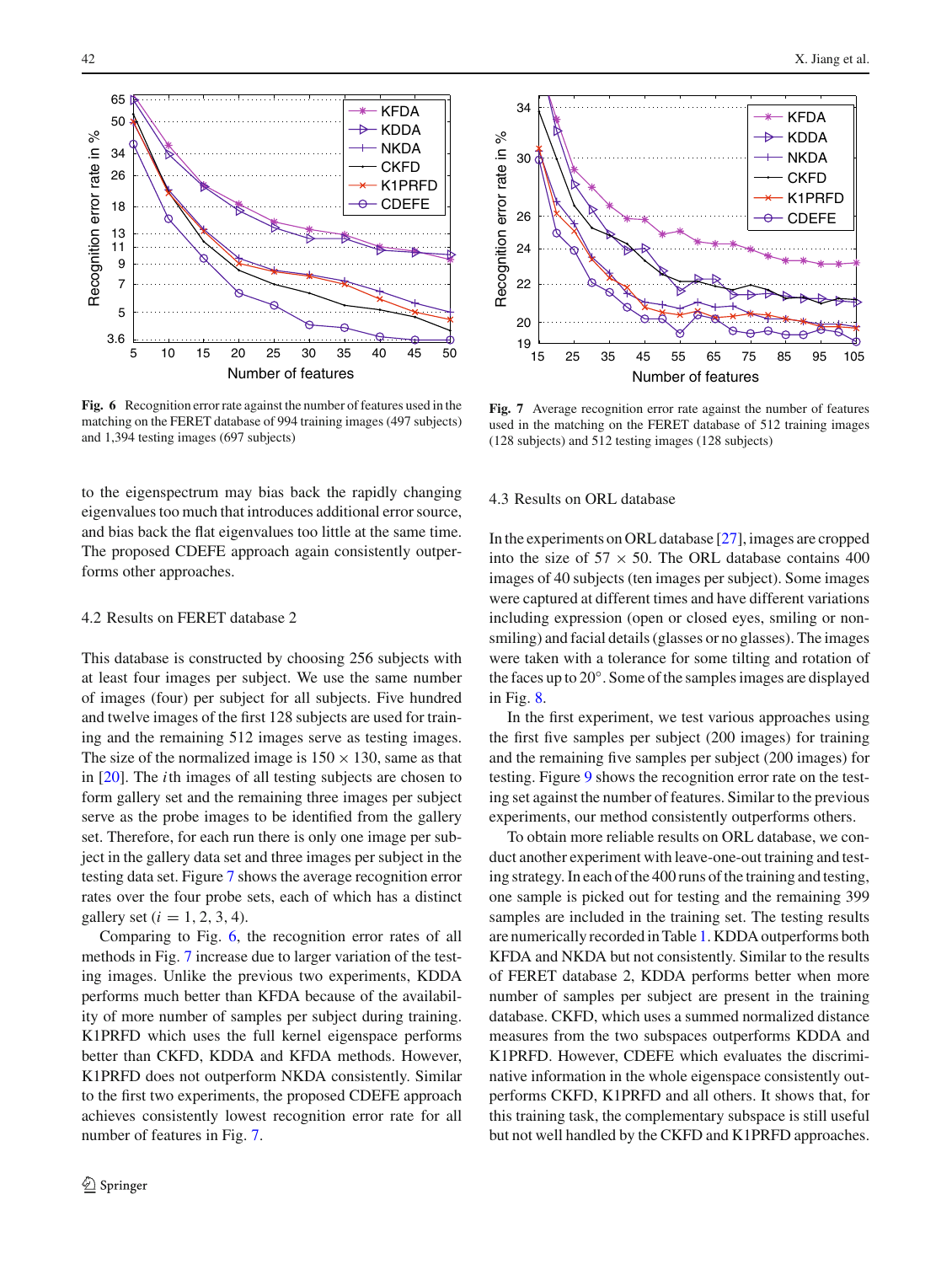

**Fig. 8** Sample images from the ORL database for two subjects with eight sample images per subject

<span id="page-8-0"></span>

<span id="page-8-1"></span>**Fig. 9** Recognition error rate against the number of features used in the matching on the ORL database of 200 training images (40 subjects) and 200 testing images (40 subjects)

#### 4.4 Results on georgia tech database

The Georgia Tech (GT) Face Database [\[1\]](#page-9-11) consists 750 color images of 50 subjects (15 images per subject). Some of the GT sample images are shown in Fig. [10.](#page-9-12) For most of the subjects the face images were taken in two or three sessions over a period of three months, allowing for strong variation in size, facial expression, illumination, and rotation in both the image plane and perpendicular to the image plane. These images are converted to gray-scale and cropped into the size of  $112 \times 92$ . The first eight images of all the subjects are used in the training and the remaining seven images serve as testing images. The testing results are numerically recorded in Table [1.](#page-8-2) All the approaches perform relatively similar to the previous experiments. KDDA outperforms CKFD but not consistently. Both KDDA and CKFD outperform KFDA, NKDA and K1PRFD approaches but not consistently, this probably shows that KDDA and CKFD perform better when more number of samples per subject are present in the training database (similar to the previous experiments). The proposed CDEFE approach again consistently outperforms all other approaches for all number of features.

#### 4.5 Summary of experiments

We have performed six sets of experiments with four different databases. The proposed CDEFE approach shows superior performance in the following five aspects: first, CDEFE consistently outperforms all other approaches in all six experiments, while no other approach can perform the second best consistently in all the experiments. Second, CDEFE achieves the lowest recognition error rate consistently for all number of features. In contrast to that, no other approach can perform the second best for all number of features even in a single experiment. Third, CDEFE avoids any kind of heuristic parameter setting in its implementation/application. Fourth,

**Table 1** Recognition error rate of different approaches for different number of features

<span id="page-8-2"></span>

| Database<br># Feature | ORL (leave-one-out training-testing) |       |      |      |      |      |      | GT (400/350 training/testing images) |       |       |       |       |       |       |
|-----------------------|--------------------------------------|-------|------|------|------|------|------|--------------------------------------|-------|-------|-------|-------|-------|-------|
|                       | 6                                    | 8     | 10   | 20   | 32   | 36   | 38   | 6                                    | 10    | 14    | 20    | 28    | 38    | 46    |
| <b>KFDA</b>           | 18.00                                | 9.75  | 7.25 | 4.25 | 2.75 | 2.75 | 2.50 | 38.57                                | 26.57 | 22.00 | 18.00 | 14.86 | 12.86 | 12.57 |
| <b>KDDA</b>           | 15.75                                | 8.50  | 6.75 | 2.75 | 2.50 | 3.00 | 2.75 | 33.14                                | 22.00 | 15.43 | 12.00 | 9.14  | 9.14  | 9.43  |
| <b>NKDA</b>           | 20.75                                | 11.00 | 8.25 | 3.50 | 2.75 | 2.75 | 2.75 | 35.43                                | 20.00 | 17.14 | 13.43 | 13.43 | 12.29 | 12.29 |
| <b>CKFD</b>           | 15.50                                | 9.00  | 6.00 | 2.25 | 2.25 | 1.75 | 2.00 | 38.00                                | 23.43 | 15.71 | 12.86 | 10.86 | 10.29 | 8.86  |
| <b>K1PRFD</b>         | 17.75                                | 10.25 | 7.00 | 3.25 | 3.00 | 2.50 | 2.50 | 31.71                                | 19.43 | 17.14 | 13.71 | 13.14 | 11.71 | 12.57 |
| <b>CDEFE</b>          | 13.25                                | 6.50  | 5.00 | 1.75 | 2.00 | 1.25 | 1.25 | 26.29                                | 17.71 | 12.86 | 10.00 | 8.29  | 8.29  | 8.29  |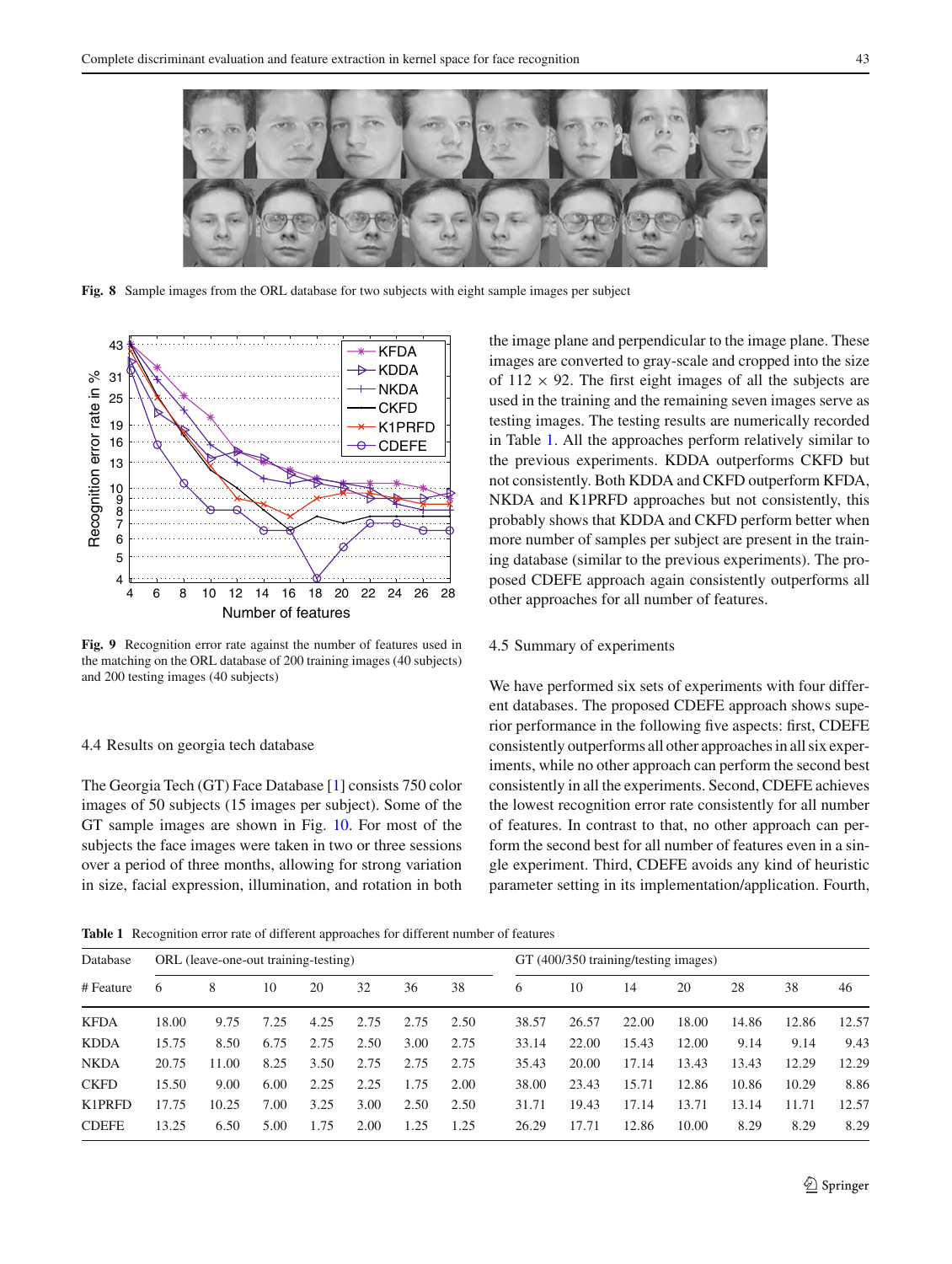

**Fig. 10** Sample images from the GT database for two subjects with eight sample images per subject

<span id="page-9-12"></span>although for certain number of features in certain experiments CDEFE achieves only marginal accuracy gains comparing to some other approaches, significant better performances of the CDEFE approach comparing to these approaches can be found in some other experiments. Fifth, CDEFE significantly outperforms all other approaches for small number of features. This demonstrates that the proposed CDEFE approach extracts more discriminative features than others.

# 4.6 Contributions of the proposed approach

There are three contributions in the proposed approach. First, CDEFE uses the minimum point of the eigenratiospectrum to decompose the kernel space into a reliable and an unreliable subspaces, which circumvents the heuristic parameter selection. Second, the proposed approach regularizes the eigenvalues in the unreliable subspace to the constant determined by the upper bound eigenvalue of the unreliable subspace. Different from other approaches that use the average eigenvalue, our method does not diminish any eigenvalue in the unreliable subspace. Third, CDEFE performs the discriminant evaluation in the whole kernel space, thereby, not lose out important discriminative information. Unlike the conventional methods which lose discriminative information either in the principal or in the null space and the recently proposed approaches which extract features separately from the two subspaces, our method extracts features from the whole kernel space which boosts its recognition performance as compared to others. This is verified and demonstrated through extensive experimentations.

## <span id="page-9-3"></span>**5 Conclusions**

In this paper, we have addressed the problems of eigenfeature scaling and its extraction from the whole kernel space. To facilitate the discriminative feature extraction from the whole kernel space, the ratios of the successive eigenvalues in the eigenspectrum are used to decompose the within-class eigenspace into a reliable and an unreliable subspaces. Eigenvalues of the unreliable subspace are regularized to the upper bound eigenvalue of this subspace. This circumvents the undue scaling of the eigenvectors corresponding to the unreliable small and zero eigenvalues and facilitates the feature extraction from the whole kernel space by the discriminant evaluation in the full kernel space. Experiments on the FERET, ORL and GT databases demonstrate that the proposed approach consistently outperforms other popular methods.

**Acknowledgments** This work was supported by research grant from the A\*STAR Science & Engineering Research Council of Singapore (SERC grant no. 0621300056).

## <span id="page-9-11"></span>**References**

- 1. Georgia tech face database. [http://www.anefian.com/face\\_reco.](http://www.anefian.com/face_reco.htm) [htm](http://www.anefian.com/face_reco.htm)
- <span id="page-9-9"></span>2. Beveridge, R., Bolme, D., Teixeira, M., Draper, B.: The csu face identification evaluation system users guide: Version 5.0. Technical Report: [http://www.cs.colostate.edu/evalfacerec/data/](http://www.cs.colostate.edu/evalfacerec/data/normalization.html) [normalization.html](http://www.cs.colostate.edu/evalfacerec/data/normalization.html) (2003)
- <span id="page-9-1"></span>3. Cevikalp, H., Neamtu, M.,Wilkes, M., Barkana, A.: Discriminative common vectors for face recognition. IEEE Trans. Pattern Anal. Mach. Intell. **27**(1), 4–13 (2005)
- <span id="page-9-2"></span>4. Chen, L.F., Liao, H.Y.M., Ko, M.T., Lin, J.C., Yu, G.J.: A new ldabased face recognition system which can solve the small sample size problem. Pattern Recogn. **33**(10), 1713–1726 (2000)
- <span id="page-9-5"></span>5. Chen, W.S., Yuen, P.C., Huang, J., Dai, D.Q.: Kernel machinebased one-parameter regularized fisher discriminant method for face recognition. IEEE Trans. Syst. Man Cybern. Part B **35**(4), 659–669 (2005)
- <span id="page-9-8"></span>6. Friedman, J.H.: Regularized discriminant analysis. J. Am. Stat. Assoc. **84**(405), 165–175 (1989)
- <span id="page-9-4"></span>7. Fukunaga, K.: Introduction to Statistical Pattern Recognition. Academic, San Diego (1990)
- <span id="page-9-0"></span>8. Gupta, H., Agarwal, A.K., Pruti, T., Shekhar, C., Chellappa, R.: An experiment evaluation of linear and kernel-based methods for face recognition. IEEE Workshop Appl. Comput. Vis. (2002)
- <span id="page-9-6"></span>9. Jiang, X.D., Mandal, B., Kot, A.: Enhanced maximum likelihood face recognition. IEE Elect. Lett. **42**(19), 1089–1090 (2006)
- <span id="page-9-7"></span>10. Jiang, X.D., Mandal, B., Kot, A.: Eigenfeature regularization and extraction in face recognition. IEEE Trans. Pattern Anal. Machine Intell. **30**, DOI: [10.1109/TPAMI.2007.70,708](http://dx.doi.org/10.1109/TPAMI.2007.70,708) (2008)
- <span id="page-9-10"></span>11. Kin, K.I., Jung, K., Kim, H.J.: Face recognition using kernel principal component analysis. IEEE Signal Process. Lett. **9**(2), 40– 42 (2002)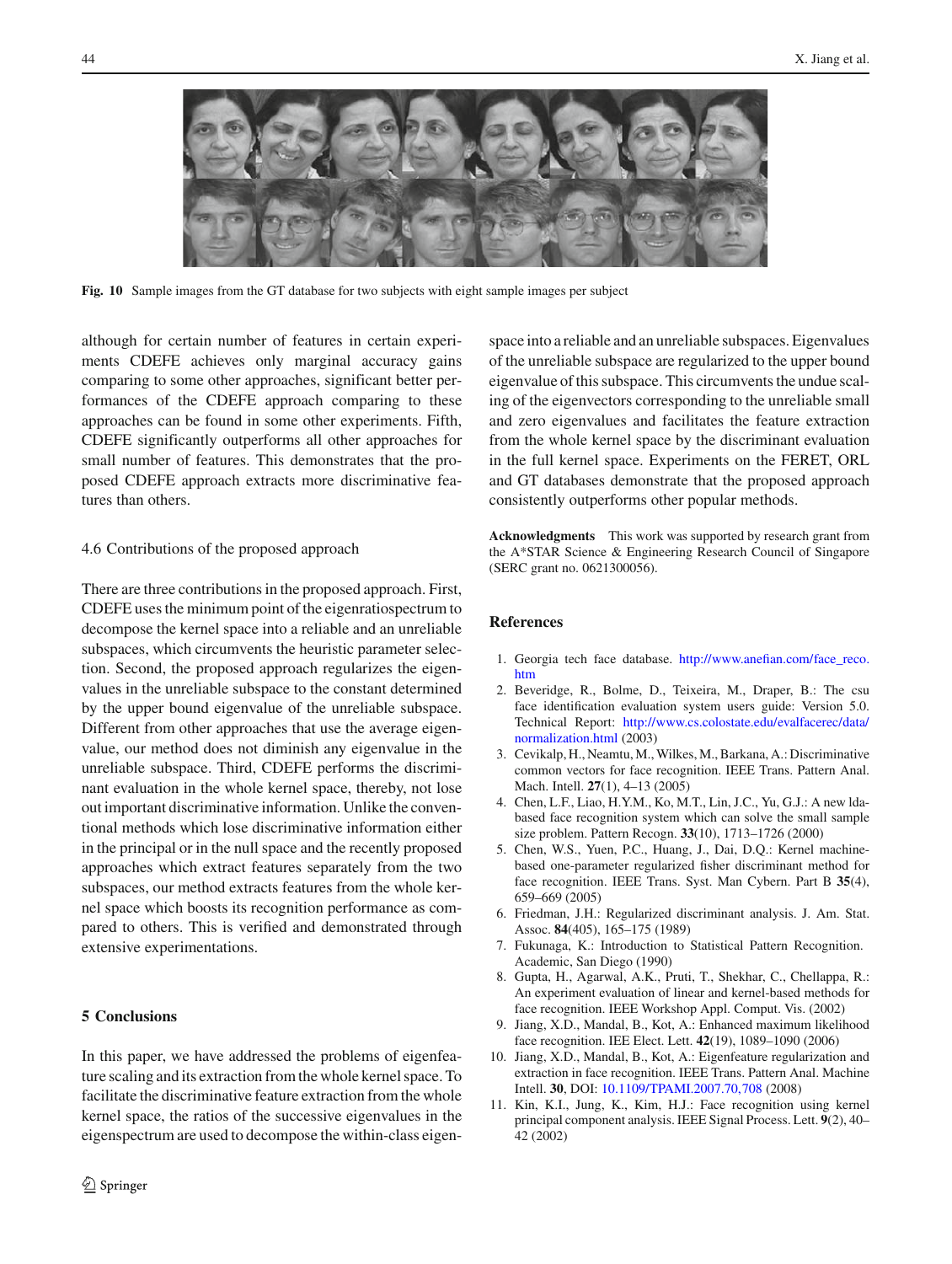- <span id="page-10-9"></span>12. Liu, K., Cheng, Y.Q., Yang, J.Y., Liu, X.: An efficient algorithm for foley-sammon optical set of discriminant vectors by algebraic method. Int. J. Pattern Recogn. Artif. Intell. **6**, 817–829 (1992)
- <span id="page-10-18"></span>13. Liu, Q.S., Huang, R., Lu, H.Q., Ma, S.D.: Face recognition using kernel based fisher discriminant analysis. In: Proceedings of 5th IEEE International Conference on Automatic Face and Gesture Recognition, pp. 197–201 (2002)
- <span id="page-10-14"></span>14. Liu, Q.S., Lu, H., Ma, S.: Improving kernel fisher discriminant analysis for face recognition. IEEE Trans. Circuits Syst. Video Technol. **14**(1), 42–49 (2004)
- <span id="page-10-17"></span>15. Liu, Q.S., Lu, H.Q., Ma, S.D.: Improving kernel fisher discriminant analysis for face recognition. IEEE Trans. Circuits Syst. Video Technol. **14**(1), 42–49 (2004)
- 16. Liu, Q.S., Tang, X., Lu, H., Ma, S.D.: Face recognition using kernel scatter-difference-based discriminant analysis. IEEE Trans. Neural Netw. **17**(4), 1081–1085 (2006)
- <span id="page-10-11"></span>17. Liu, W., Wang, Y.W., Li, S.Z., Tan, T.N.: Null space-based kernel fisher discriminant analysis for face recognition. In: Proceedings of IEEE International Conference on Automatic Face and Gesture Recognition, pp. 369–374 (2004)
- <span id="page-10-12"></span>18. Lu, J., Plataniotis, K.N., Venetsanopoulos, A.N.: Face recognition using kernel direct discriminant analysis algorithms. IEEE Trans. Neural Netw. **14**(1), 117–126 (2003)
- <span id="page-10-15"></span>19. Lu, J., Plataniotis, K.N., Venetsanopoulos, A.N.: Face recognition using lda-based algorithms. IEEE Trans. Neural Netw. **14**(1), 195– 200 (2003)
- <span id="page-10-21"></span>20. Lu, J., Plataniotis, K.N., Venetsanopoulos, A.N., Li, S.Z.: Ensemble-based discriminant learning with boosting for face recognition. IEEE Trans. Neural Netw. **17**(1), 166–178 (2006)
- <span id="page-10-19"></span>21. Yang, M., Ahuja, N., Kriegman, D.: Face recognition using kernel eigenfaces. IEEE Conf. Image Process. pp. 37–40 (2000)
- <span id="page-10-4"></span>22. Mika, S., Ratsch, G., Weston, J., Scholkopf, B., Muller, K.R.: Fisher discriminant analysis with kernels. IEEE Workshop Neural Netw. Signal Process. IX, pp. 41–48 (1999)
- <span id="page-10-5"></span>23. Mika, S., Ratsch, G., Weston, J., Scholkopf, B., Smola, A.J., Muller, K.R., Solla, S.A., Leen, T.K.: Invariant feature extraction and classification in kernel spaces. Adv. Neural Inform. Process. Syst. MIT Press, Cambridge, vol. 12, pp. 526–532 (2000)
- <span id="page-10-16"></span>24. Moghaddam, B., Pentland, A.: Probabilistic visual learning for object representation. IEEE Trans. Pattern Anal. Mach. Intell. **19**(7), 696–710 (1997)
- <span id="page-10-0"></span>25. Phillips, P.J., Flynn, P.J., Scruggs, T., Bowyer, K.W., Chang, J., Hoffman, K., Marques, J., Min, J., Worek, W.: Overview of the face recognition grand challenge. IEEE Conf. Comp. Vis. Pattern Recogn. pp. 947–954 (2005)
- <span id="page-10-20"></span>26. Phillips, P.J., Moon, H., Rizvi, S., Rauss, P.: The feret evaluation methodology for face recognition algorithms. IEEE Trans. Pattern Anal. Mach. Intell. **22**(10), 1090–1104 (2000)
- <span id="page-10-22"></span>27. Samaria, F., Harter, A.: Parameterization of a stochastic model for human face identification. In: Proceedings of 2nd IEEE Workshop on Applications of Computer Vision, pp. 138–142. Sarasota, FL, USA (1994)
- <span id="page-10-6"></span>28. Scholkopf, B., Mika, S., Burges, C.J., Knirsch, P., Muller, K.R., Ratsch, G., Smola, A.: Input space versus feature space in kernelbased methods. IEEE Trans. Neural Netw. **10**, 1000–1017 (1999)
- <span id="page-10-3"></span>29. Scholkopf, B., Smola, A., Muller, K.R.: Nonlinear component analysis as a kernel eigenvalue problem. Neural Comput. **10**(5), 1299–1319 (1998)
- <span id="page-10-1"></span>30. Shakhnarovich, G., Moghaddam, B.: Face Recognition in Subspaces. Springer, Heidelberg (2004)
- <span id="page-10-7"></span>31. Vapnik, V.N.: Statistical Learning Theory. Wiley, New York (1998)
- <span id="page-10-10"></span>32. Wang, X., Tang, X.: Dual-space linear discriminant analysis for face recognition. IEEE Conf. Comput. Vis. Pattern Recogn. **2**, pp. 564–569 (2004)
- <span id="page-10-13"></span>33. Yang, J., Frangi, A.F., Yang, J.Y., Zhang, D., Jin, Z.: Kpca plus lda: a complete kernel fisher discriminant framework for feature extraction and recognition. IEEE Trans. Pattern Anal. Mach. Intell. **27**(2), 230–244 (2005)
- <span id="page-10-8"></span>34. Yang, M.H.: Kernel eigenfaces vs. kernel fisherfaces: face recognition using kernel methods. In: Proceedings 5th IEEE International Conference on Automatic Face and Gesture Recognition, pp. 215– 220 (2002)
- <span id="page-10-2"></span>35. Zhao, W., Chellappa, R., Phillips, P.J., Rosenfeld, A.: Face recognition: a literature survey. ACM Comput. Surv. **35**(4), 399– 458 (2003)

## **Author Biographies**



**X. Jiang** received the B.Eng. and M.Eng. degrees from the University of Electronic Science and Technology of China (UESTC), in 1983 and 1986, respectively, and the Ph.D. degree from the University of German Federal Armed Forces, Hamburg, Germany, in 1997, all in electrical and electronic engineering. From 1986 to 1993, he was a lecturer at UESTC, where he received two Science and Technology Awards from the Ministry for Electronic Industry

of China. From 1993 to 1997, he was with the University of German Federal Armed Forces as a scientific assistant. From 1998 to 2002, he was with Nanyang Technological University (NTU), Singapore, as a Senior Research Fellow, where he developed a fingerprint verification algorithm that achieved the most efficient and the second most accurate fingerprint verification in the International Fingerprint Verification Competition (FVC2000). From 2002 to 2004, he was a Lead Scientist and Head of the Biometrics Laboratory at the Institute for Infocomm Research, Singapore. He joined NTU as a faculty member in 2004. Currently, he serves as the Director of the Centre for Information Security, the School of Electrical and Electronic Engineering, NTU, Singapore. His research interest includes pattern recognition, signal and image processing, computer vision, and biometrics.



**B. Mandal** received the B.Tech degree in Electrical Engineering in 2003 from the Indian Institute of Technology, Roorkee, India. In 2001, he received the summer undergraduate research award (SURA) from the same Institute. He has over 1 year (2003–2004) of work experience in software engineering. Currently, from 2004 onwards, he is a Ph.D. candidate in the Department of Electrical and Electronic Engineering at Nanyang Techno-

logical University, Singapore. His research interests are in the fields of biometrics, pattern recognition, computer vision and machine learning. He is working on feature extraction using subspace methods for face identification and verification.